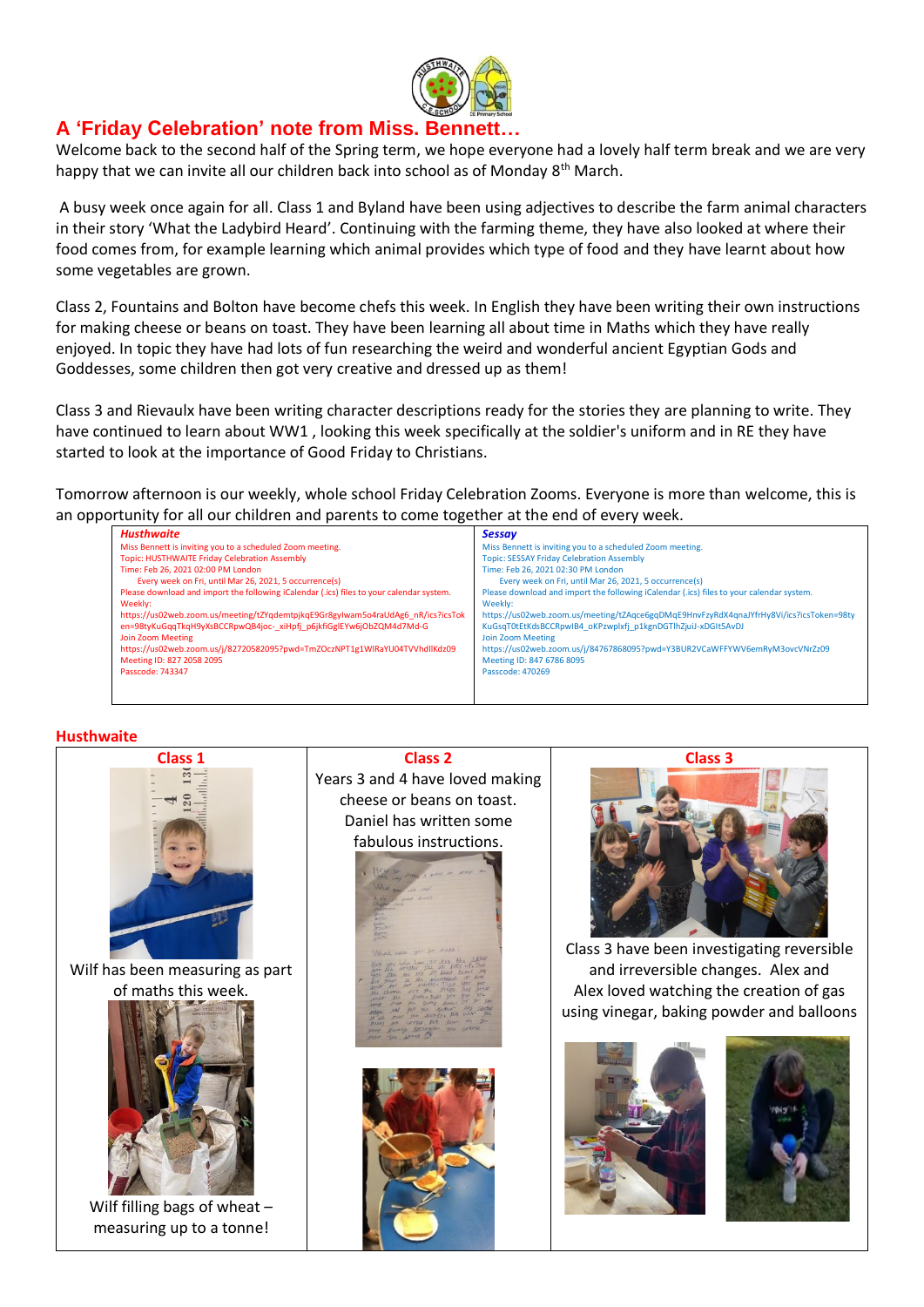

# *Class 1, Mrs Jackson.*

**Wilf B** for taking such an active part during our live teaching sessions and asking lots of questions. Wilf has really enjoyed his maths this week, especially completing many different measuring activities.

**Charlie** for his enthusiasm and fabulous explanation as to how he built his den during his outdoor learning session. Charlie tried so hard to follow the instructions carefully and he persevered throughout the task.

# *Class 2, Miss Goodchild.*

**Daniel** for his very clear 'Cheese on Toast the Wilson Way!' instructional writing.

**Gabby** for being a very hard worker all the time and also for her clear instructional writing this week.

# *Class 3, Mr Chapman.*

**Ellesia** for consistently trying her best. Making sure her work is presented well and always is of her highest standard. **Lily** for her amazing character planning ready for her extended story writing next week. She included lots of detail and thought clearly about characterisation.

# **Sessay**

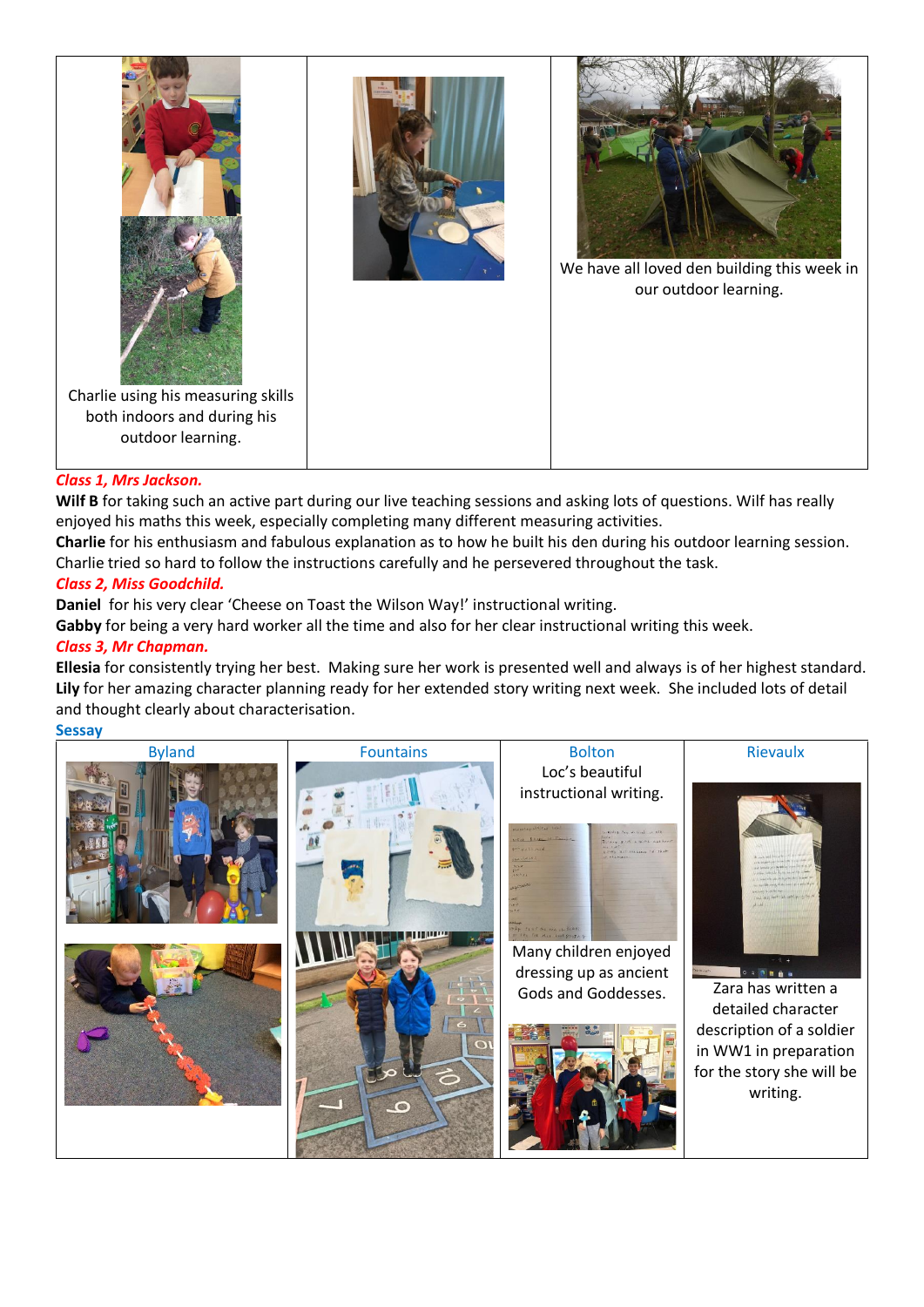

# **Byland, Mrs Tyrka and Mrs Bennison.**

**Dylan** for taking an active part in all of Byland's activities this week.

**Jack Johnson** for his continued hard work during remote learning. Especially his great measuring skills this week, he even used his sister to measure with!

## **Fountains, Mrs Sowray.**

**Isla and Niamh** for all their continued hard work and enthusiasm with their remote learning. They always actively participate and offer their ideas in live teaching sessions. Well done.

**Max and Edward** for working particularly hard with their Maths activities this week.

**Eliza** for her super teamwork when building shelters in their outdoor learning task this week.

#### **Bolton, Miss Southward.**

**Eva** for her fabulous effort in topic this week and really getting stuck in with the dressing up challenge! **Loc** for his excellent, clear instructional writing for making beans on toast. All presented beautifully to his highest standard.

## **Rievaulx, Mrs Watson and Ms Gauder.**

**Zara** for continued excellent effort in all her work, particularly this week for her detailed character description in English.

**Oliver** for his recount of the story in the Bible, when Jesus rode into Jerusalem on a donkey. He used all the information carefully and turned it into a script.

A huge well done to all of you and remember to take a minute to think about everything you have done this week at home or in school and decide what your biggest achievement has been. Remember to write or draw it at the end of your diary entry/ work in home learning book for this week.

Have a great weekend

## **NOTICES:**

- Remote learning overviews for week commencing 1 March will be available on Google Classroom, tomorrow Friday 26 February at 4pm.
- This half terms worship theme is Respect. Please see the attached home learning ideas sheet to further your child's understanding at home.
- World Book day is coming up next week on the 4th March. Before half term we sent out some World Book Day Reading Challenges that can be done at your leisure. Colour in the square when you have completed a challenge and do send in any fun photographs of you doing them!
- We can't wait to welcome all our children back into school on Monday  $8<sup>th</sup>$  March. Since the Government announcement on Monday the DfE have published an [open letter from the Secretary of State for Education to parents](https://dfemedia.blog.gov.uk/2021/02/23/an-open-letter-from-education-secretary-gavin-williamson-to-parents-carers-and-guardians/?utm_source=24%20February%202021%20C19&utm_medium=Daily%20Email%20C19&utm_campaign=DfE%20C19) about the decision to lift restrictions on education from Monday 8 March. Alongside this they have updated quidance on what parents and [carers need to know about early years providers, schools and colleges.](https://www.gov.uk/government/publications/what-parents-and-carers-need-to-know-about-early-years-providers-schools-and-colleges-during-the-coronavirus-covid-19-outbreak?utm_source=24%20February%202021%20C19&utm_medium=Daily%20Email%20C19&utm_campaign=DfE%20C19)

Letter –